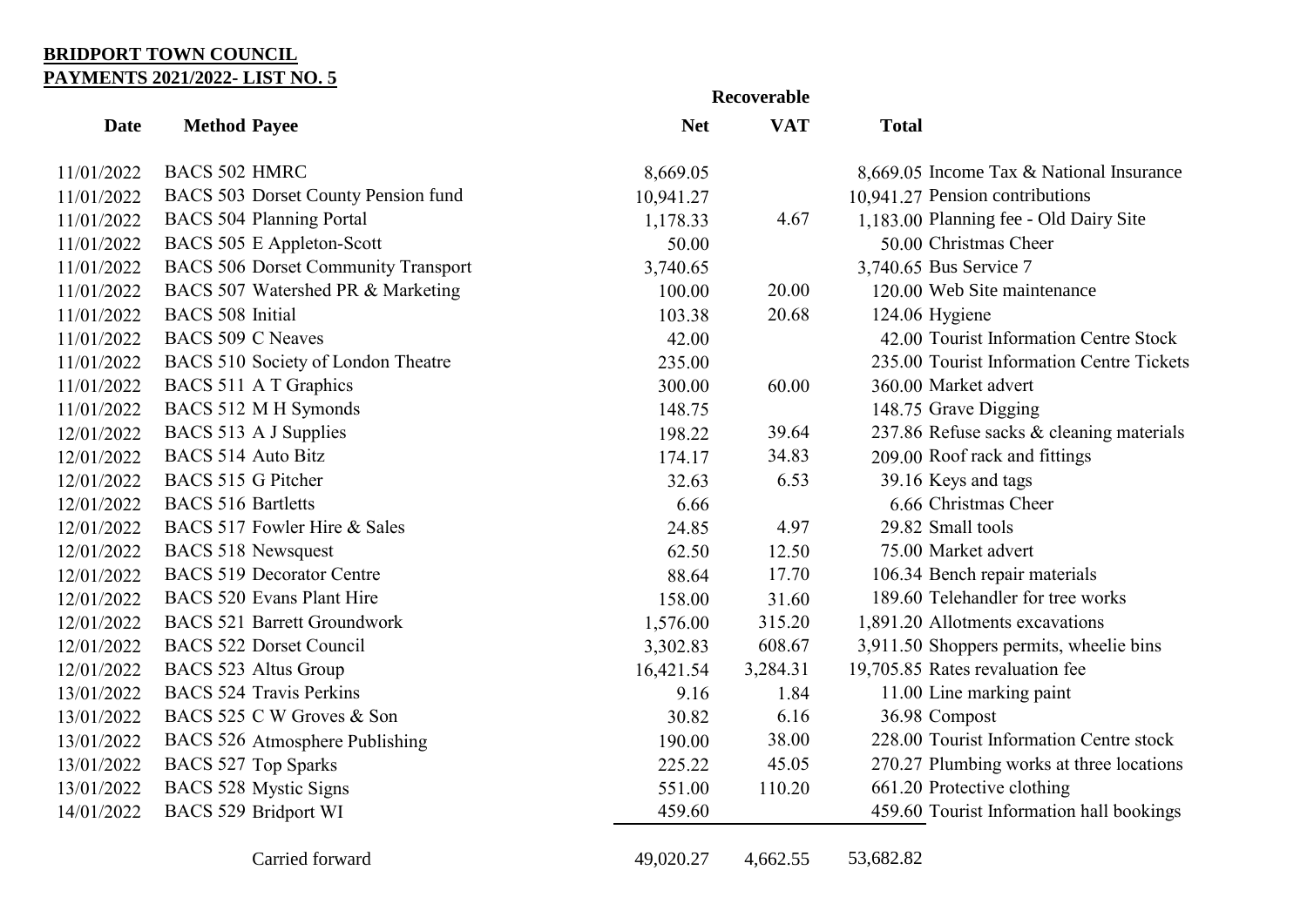|            |                                        |            | Recoverable |                                           |
|------------|----------------------------------------|------------|-------------|-------------------------------------------|
| Date       | <b>Method Payee</b>                    | <b>Net</b> | <b>VAT</b>  | <b>Total</b>                              |
|            | Brought forward                        | 49,020.27  | 4,662.55    | 53,682.82                                 |
| 19/01/2022 | <b>BACS 530 Dataweigh Systems</b>      | 160.00     | 32.00       | 192.00 Tourist Information Centre printer |
| 20/01/2022 | <b>BACS 531 N Clarke</b>               | 70.00      |             | 70.00 Tourist Information Centre stock    |
| 20/01/2022 | <b>BACS 532 Bridport FC</b>            | 456.20     | 91.24       | 547.44 Car Park takings share             |
| 21/01/2022 | <b>BACS 533 Ramblers Association</b>   | 50.00      |             | 50.00 Tourist Information Centre Stock    |
| 21/01/2022 | BACS 534 A S Security Alarms           | 113.50     | 22.70       | 136.20 Tourist Information Centre CCTV    |
| 21/01/2022 | BACS 535 Monkton Wyld Court            | 50.00      |             | 50.00 Christmas Cheer                     |
| 24/01/2022 | BACS 536 J Thompson                    | 440.00     |             | 440.00 West Bay Play Park signage panels  |
| 24/01/2022 | <b>BACS 537 Schindler</b>              | 99.04      | 19.81       | 118.85 Town Hall lift maintenance         |
|            | 11/01/2022 Debit card 34 Lantra Awards | 25.00      | 5.00        | 30.00 Qualification certification         |
|            | 20/01/2022 Debit card 35 Liquid Gas UK | 90.00      |             | 90.00 Safety manual                       |
| 04/01/2022 | <b>DD</b> Water2Business               | 156.05     |             | 156.05 Utilities                          |
| 06/01/2022 | <b>DD</b> Ecotricity                   | 44.73      | 2.24        | 46.97 Utilities                           |
| 06/01/2022 | <b>DD</b> Barclays                     | 151.83     |             | 151.83 Charges                            |
| 07/01/2022 | <b>DD</b> Pitney Bowes                 | 564.05     | 10.21       | 574.26 Franking machine refill            |
| 13/01/2022 | <b>DD</b> Ecotricity                   | 28.47      | 1.42        | 29.89 Utilities                           |
| 13/01/2022 | DD Fuel Genie                          | 407.19     | 81.44       | 488.63 Fuel                               |
| 17/01/2022 | <b>DD</b> Wholesale Payments           | 317.20     | 63.44       | 380.64 Telephones                         |
| 17/01/2022 | <b>DD EDF Energy</b>                   | 6.86       | 2.14        | 9.00 Utilities                            |
| 18/01/2022 | <b>DD EDF Energy</b>                   | 75.35      | 3.77        | 79.12 CCTV electric                       |
| 19/01/2022 | DD Worldpay                            | 229.02     | 17.91       | 246.93 Tourist Information charges        |
| 20/01/2022 | <b>DD EDF Energy</b>                   | 764.29     | 31.71       | 796.00 Utilities                          |
| 21/01/2022 | <b>DD</b> Opus Energy                  | 171.18     | 8.56        | 179.74 Utilities                          |
| 24/01/2022 | <b>DD STL Communications</b>           | 169.53     | 33.91       | 203.44 CoVid-19/West Bay Broadband        |
| 25/01/2022 | DD BT                                  | 39.27      | 7.85        | 47.12 Town Hall lift                      |
| 27/01/2022 | DD Concorde                            | 35.42      | 7.08        | 42.50 Copier costs                        |
| 28/01/2022 | <b>DD EDF Energy</b>                   | 512.75     | 85.06       | 597.81 Utilities                          |
| 28/01/2022 | <b>DD</b> EDF Energy                   | $-17.55$   | 283.70      | 266.15 Utilities                          |
| 31/01/2022 | <b>DD</b> Opus Energy                  | 259.66     | 51.93       | 311.59 Utilities                          |
|            | Carried forward                        | 54,489.31  | 5,525.67    | 60,014.98                                 |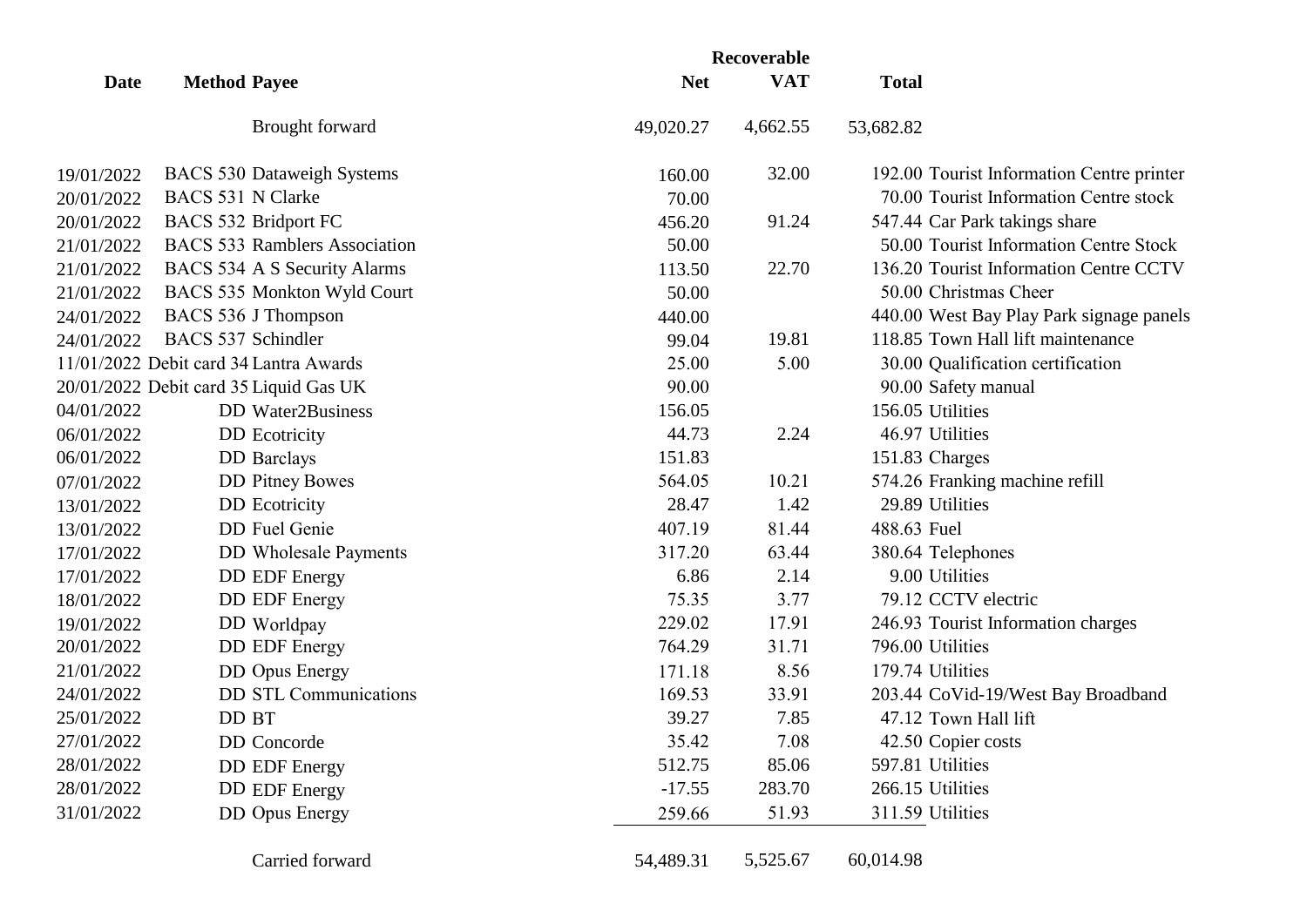| Date       | <b>Method Payee</b>       |                                     | Recoverable |            |                                           |
|------------|---------------------------|-------------------------------------|-------------|------------|-------------------------------------------|
|            |                           |                                     | <b>Net</b>  | <b>VAT</b> | <b>Total</b>                              |
|            |                           | <b>Brought</b> forward              | 54,489.31   | 5,525.67   | 60,014.98                                 |
| 31/01/2022 |                           | DD Go Cardless                      | 20.00       | 4.00       | 24.00 Broadband                           |
| 26/01/2022 |                           | DD Members' allowances and expenses | 1,161.49    |            | 1,161.49 Allowances                       |
| 26/01/2022 |                           | DD Staff salaries and expenses      | 31,921.05   |            | 31,921.05 Salaries                        |
| 01/02/2022 | <b>BACS 538 HMRC</b>      |                                     | 8,509.00    |            | 8,509.00 Income Tax & National Insurance  |
| 01/02/2022 |                           | BACS 539 Dorset County Pension fund | 11,014.16   |            | 11,014.16 Pension contributions           |
| 01/02/2022 |                           | <b>BACS 540 Fields In Trust</b>     | 65.00       |            | 65.00 Membership                          |
| 01/02/2022 | <b>BACS</b> 541 Initial   |                                     | 102.51      | 20.51      | 123.02 Hygiene                            |
| 01/02/2022 |                           | BACS 542 The Living Tree            | 45.00       |            | 45.00 Tourist Information Centre Stock    |
| 01/02/2022 | <b>BACS 543 Fastyres</b>  |                                     | 14.95       | 2.99       | 17.94 Vehicle repairs                     |
| 01/02/2022 | <b>BACS 544 Bartletts</b> |                                     | 27.94       | 5.59       | 33.53 Humane rat traps                    |
| 01/02/2022 |                           | BACS 545 Mystic Signs               | 137.00      | 27.40      | 164.40 Protective clothing                |
| 01/02/2022 |                           | BACS 546 Ride Bridport              | 183.33      | 36.67      | 220.00 Vehicle roof rack                  |
| 01/02/2022 |                           | <b>BACS 547 PCRM Consultancy</b>    | 1,687.50    | 337.50     | 2,025.00 River bank stabilisation advice  |
| 02/02/2022 |                           | BACS 548 1st Bridport Scout Group   | 400.00      |            | 400.00 Ex display play equipment          |
| 02/02/2022 |                           | BACS 549 John Bright Fencing        | 26.00       | 5.20       | 31.20 Cemetery grounds stakes             |
| 02/02/2022 |                           | <b>BACS 550 Travis Perkins</b>      | 92.74       | 18.54      | 111.28 West Allington allotment polythene |
| 02/02/2022 |                           | <b>BACS 551 Evans Plant Hire</b>    | 321.77      | 62.31      | 384.08 Protective clothing and tools      |
| 02/02/2022 | BACS 552 S Cope           |                                     | 2,000.00    |            | 2,000.00 Old Dairy Site drawings          |
| 03/02/2022 |                           | <b>BACS 553 Consortium</b>          | 227.20      | 32.86      | 260.06 Stationery and consumables         |
| 03/02/2022 |                           | BACS 554 Watershed PR & Marketing   | 100.00      | 20.00      | 120.00 Web Site maintenance               |
| 03/02/2022 |                           | <b>BACS 555 Stage Electrics</b>     | 89.20       | 17.84      | 107.04 Town Hall clock face film          |
| 04/02/2022 |                           | BACS 556 J C Phillips and Son       | 407.18      | 81.44      | 488.62 Stone walling and scalpings        |
| 04/02/2022 |                           | BACS 557 Forest and Tree Care       | 825.00      | 165.00     | 990.00 West Bay willow trees pollarded    |
| 04/02/2022 |                           | BACS 558 Society of London Theatre  | 141.00      |            | 141.00 Tourist Information Centre Tickets |
| 07/02/2022 |                           | BACS 559 Fowler Hire and Sales      | 10.55       | 2.11       | 12.66 Machinery repairs                   |
| 07/02/2022 | <b>BACS 560 L Harris</b>  |                                     | 150.00      |            | 150.00 Tourist Information Centre Tickets |
| 08/02/2022 |                           | BACS 561 Lightatouch                | 450.00      |            | 450.00 Internal audit                     |
| 08/02/2022 |                           | BACS 562 Newsquest Media Group      | 86.50       | 17.30      | 103.80 Market advert                      |
|            |                           | Carried forward                     | 114,705.38  | 6,382.93   | 121,088.31                                |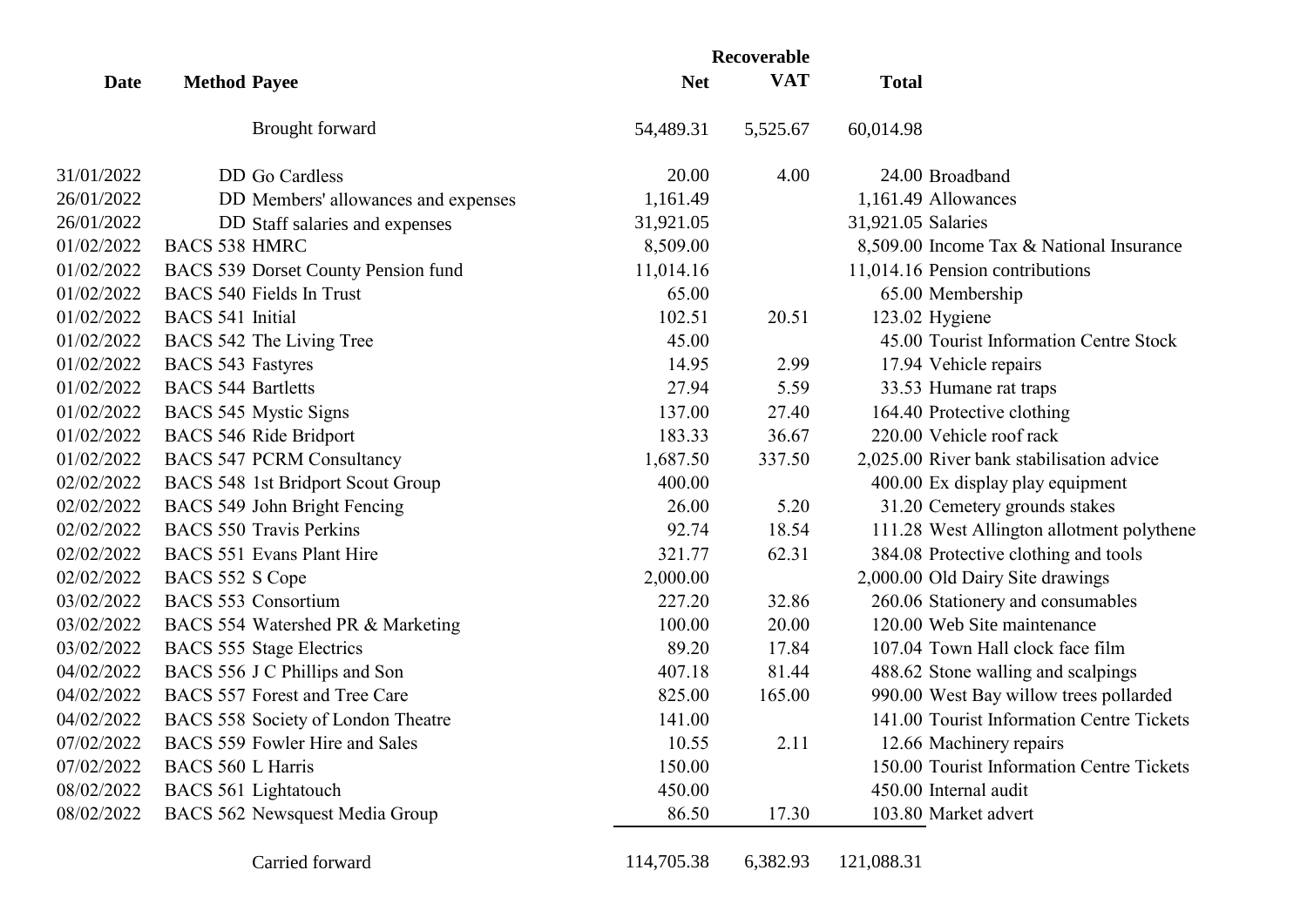|             |                                 |                                                   | Recoverable |            |                                            |
|-------------|---------------------------------|---------------------------------------------------|-------------|------------|--------------------------------------------|
| <b>Date</b> | <b>Method Payee</b>             |                                                   | <b>Net</b>  | <b>VAT</b> | <b>Total</b>                               |
|             |                                 | Brought forward                                   | 114,705.38  | 6,382.93   | 121,088.31                                 |
| 08/02/2022  |                                 | BACS 563 RKL Tools and Hardware                   | 164.99      | 29.19      | 194.18 Cable ties, small tools & batteries |
| 09/02/2022  |                                 | BACS 564 A J Supplies                             | 14.64       | 2.93       | 17.57 Cleaning materials                   |
| 09/02/2022  |                                 | <b>BACS 565 Decorator Centre</b>                  | 33.34       | 6.66       | 40.00 Mural materials                      |
| 09/02/2022  |                                 | BACS 566 Such Salinger Peters                     | 1,250.00    | 250.00     | 1,500.00 Bus Station assessments           |
| 09/02/2022  |                                 | BACS 567 Chubb Fire                               | 1,294.68    | 258.94     | 1,553.62 Annual servicing/replacements     |
| 09/02/2022  |                                 | <b>BACS 568 Dorset Council</b>                    | 2,533.00    | 241.33     | 2,774.33 Market sweeping                   |
| 10/02/2022  |                                 | BACS 569 Bridport and District Allotments Society | 185.00      |            | 185.00 Subscriptions collected/forwarded   |
| 10/02/2022  |                                 | BACS 570 Bridport W.I.                            | 528.00      |            | 528.00 Tourist Information hall bookings   |
| 10/02/2022  |                                 | BACS 571 Smith of Derby                           | 568.00      | 113.60     | 681.60 Town Hall clock maintenance         |
| 10/02/2022  |                                 | BACS 572 Oxenbury and Sons                        | 24.19       | 4.84       | 29.03 Vehicle repairs                      |
| 11/02/2022  | BACS 573 M J Fry                |                                                   | 134.66      | 26.93      | 161.59 Vehicle repairs                     |
| 14/02/2022  | <b>BACS 574 SLCC</b>            |                                                   | 391.00      |            | 391.00 Membership                          |
| 14/02/2022  |                                 | BACS 575 A Woodgate                               | 134.96      |            | 134.96 Branden's Trail project items       |
| 17/02/2022  |                                 | <b>BACS 576 Celtic Scene</b>                      | 48.00       | 9.60       | 57.60 Tourist Information Centre Stock     |
| 17/02/2022  |                                 | BACS 577 Centre for Sustainable Energy            | 2,442.00    | 488.40     | 2,930.40 Energy Champions initiative       |
| 17/02/2022  |                                 | BACS 578 ESOS Energy                              | 305.00      | 61.00      | 366.00 Mountfield DEC certificate          |
| 18/02/2022  |                                 | BACS 579 Croydecycle                              | 450.00      |            | 450.00 Tourist Information Centre Stock    |
| 18/02/2022  | <b>BACS 580 G Ewert</b>         |                                                   | 530.00      |            | 530.00 Bench making materials              |
| 22/02/2022  |                                 | BACS 581 Greetings from England                   | 136.00      | 27.20      | 163.20 Tourist Information Centre Stock    |
| 14/02/2022  |                                 | <b>BACS 582 Marmax Products</b>                   | 4,822.40    | 964.48     | 5,786.88 Picnic benches                    |
| 22/02/2022  | BACS 583 F Serjeant             |                                                   | 470.00      |            | 470.00 Grave space relinquished/refunded   |
| 22/02/2022  | <b>BACS 584 G Massey</b>        |                                                   | 37.98       |            | 37.98 Community Orchard chain/padlock      |
|             |                                 | 04/02/2022 Debit card 36 Dorset Council           | 460.00      |            | 460.00 Temporary traffic management        |
|             | 14/02/2022 Debit card 37 Amazon |                                                   | 264.12      | 52.83      | 316.95 Two projector screens               |
|             |                                 | 28/02/2022 Debit card 38 Stage Depot              | 101.05      | 20.21      | 121.26 Town Hall clock coloured film       |
| 01/02/2022  |                                 | DD Water2Business                                 | 172.71      |            | 172.71 Utilities                           |
| 03/02/2022  |                                 | DD De Lage Landen                                 | 229.00      | 45.80      | 274.80 Copier rental                       |
| 04/02/2022  |                                 | <b>DD</b> Barclays                                | 64.42       |            | 64.42 Charges                              |
|             |                                 | Carried forward                                   | 132,494.52  | 8,986.87   | 141,481.39                                 |